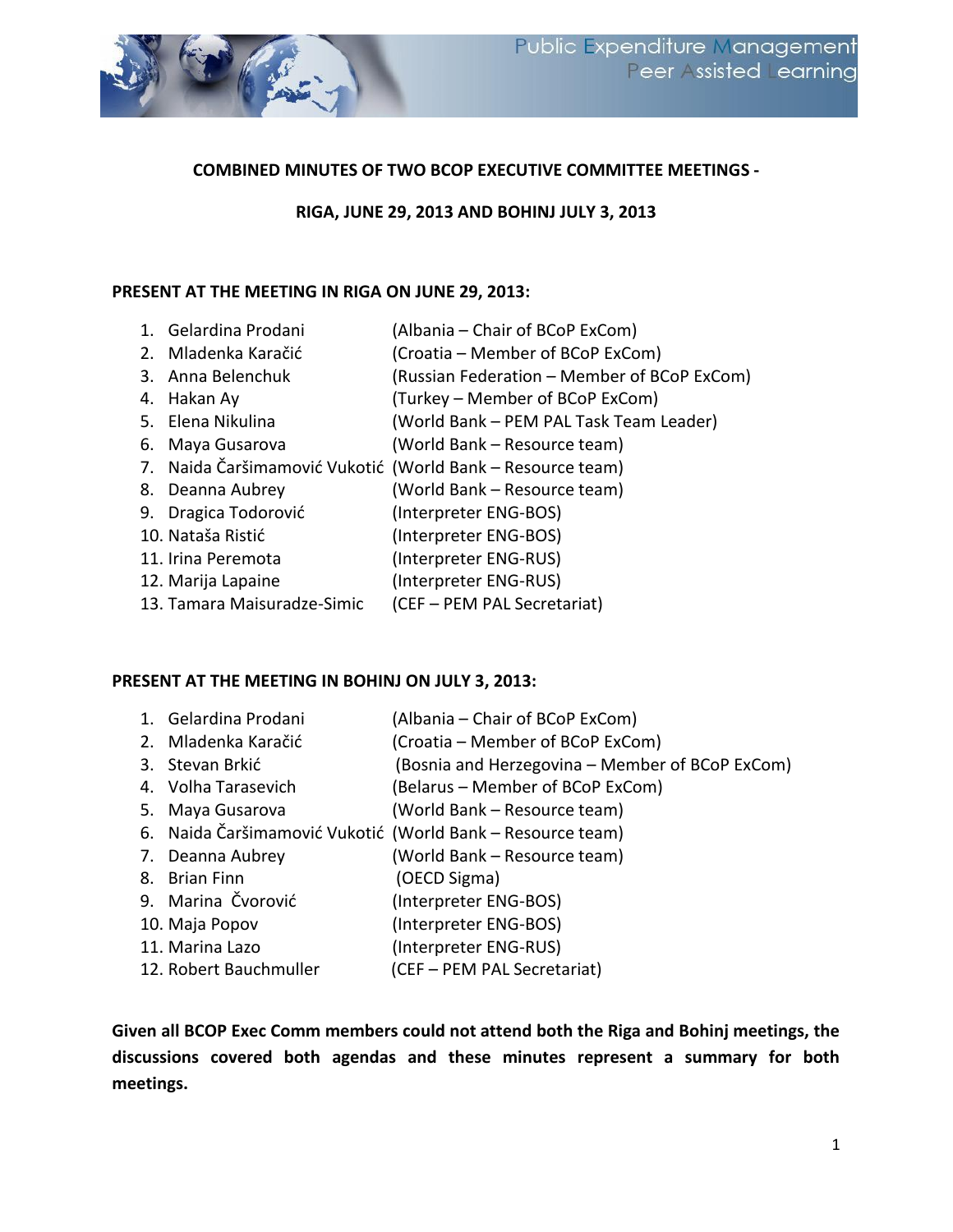**COMBINED AGENDA ITEMS (As discussed during meetings. All items discussed in both Riga and Bohinj, except for items 2 and 3 which were only discussed in Riga)**

- **1. Welcome**
- **2. Reflections on OECD CESEE SBO meeting and on OECD Budget Survey Peer Review Workshop – ITEM DISCUSSED IN RIGA ONLY**
- **3. Sharing our Progress BCOP presentation – ITEM DISCUSSED IN RIGA ONLY**
- **4. BCOP Action Plan 2014** 
	- Latest budget execution figures
	- Review of Tirana feedback in terms of country priorities
	- Updating BCoP Action Plan and Budget for FY2013-14 (including knowledge products/working groups)
- **5. The 2014 Cross-CoP meeting preparations – proposed BCoP contribution**
- **6. Review and response to Beverly Trayner's Report on Strengthening BCoP**
- **7. Other business**

### **1. Welcome**

Ms Prodani welcomed participants to the ExCom meetings in both Riga and Bohinj and outlined the proposed Agenda for the meeting.

She stressed the importance of preparation for the Cross CoP meeting for the discussions at the Steering Committee meeting to be held in Bohinj on July 1-4, as well as the importance of updating the BCoP Action Plan for FY 2013/2014 to reflect priorities of the countries taken during the Tirana BCoP Plenary meeting in February 2013.

- **2. Reflections on OECD CESEE SBO meeting and on OECD Budget Survey Peer Review Workshop (ITEM DISCUSSED IN RIGA ONLY)**
	- **Reflection on the OECD CESEE SBO meeting from June 27-28, 2013**

Upon Ms. Prodani's suggestions, all participants shared their feedback from the OECD SBO meetings which took place on June 27 and 28), including general reflections and lessons learned.

Executive Committee members expressed satisfaction with BCoP Executive Committee members' participation at the SBO meeting, noting that BCoP participation was strengthened this year, which is beneficial for both the PEMPAL network visibility and for individual PEMPAL countries' whose positive practices were showcased at the SBO OECD meeting.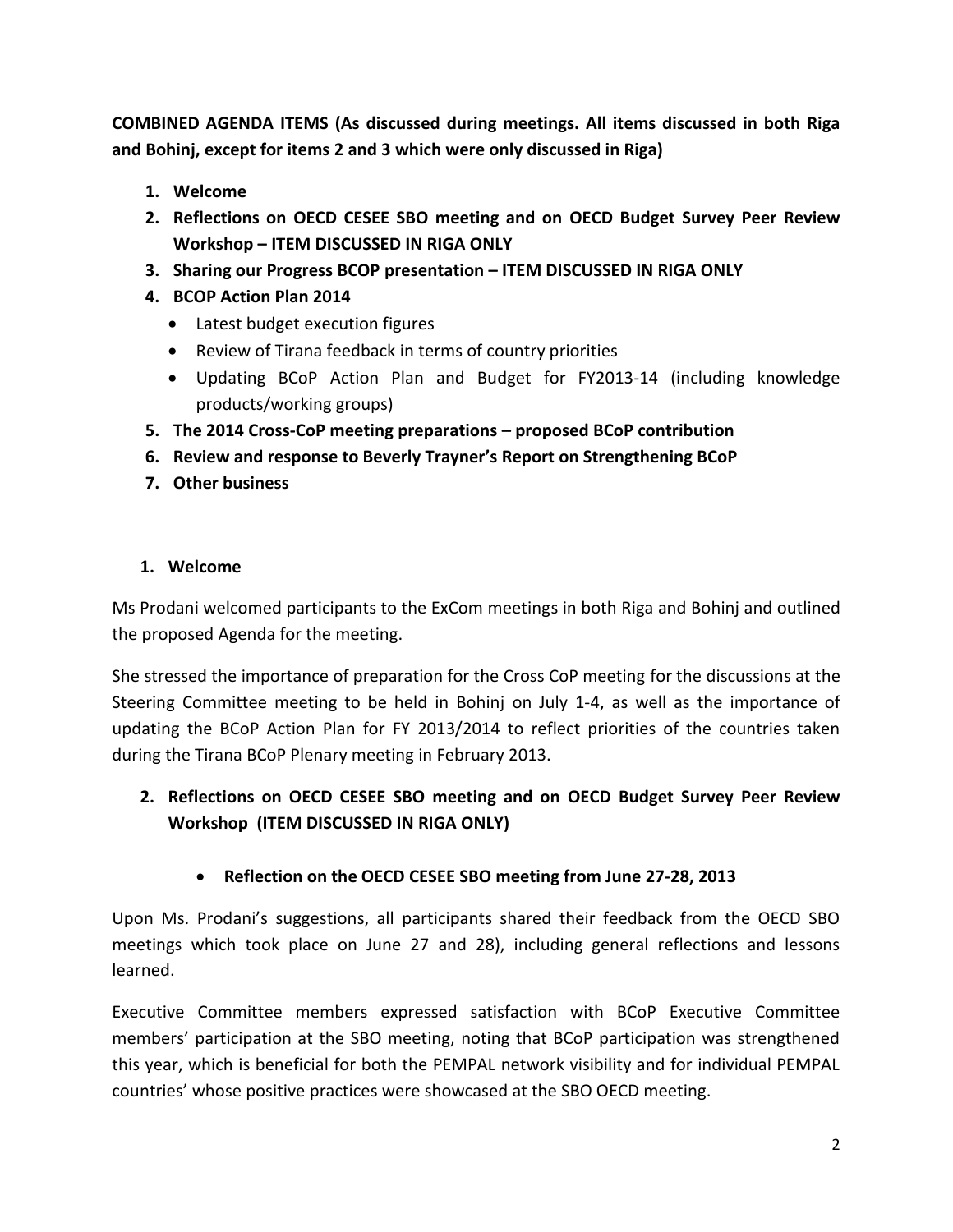BCoP Executive Committee agreed to make it a regular practice and continue attending and contributing to OECD SBO meetings in the future.

# **Reflection on the OECD CESEE SBO meeting from June 27-28, 2013**

The Executive Committee members observed that the peer-review workshop was useful, since glossary provided earlier by the OECD is at times too generic since each country has a different budget process and different terminology used. However, they also noted that, given the complexities of the Survey and limited time during the peer-review workshop, it is likely that some PEMPAL countries may still have open questions, which will have to be addressed through direct contact between the country and OECD in the data cleaning process. It was agreed that the minutes of the workshop will be prepared by the Resource Team and sent to all countries participating in the survey to assist them with completing the survey.

Several of the Executive Committee members also noted that the OECD presentation on preliminary results of the OECD Budget Survey for OECD countries was useful. The Committee also concluded that a similar analysis of the results of the OECD Budget Survey for PEMPAL countries (and comparison with the OECD countries) would be a useful BCoP knowledge product and should be presented at the next BCoP Plenary meeting in March of 2014.

The Resource Team informed the Executive Committee members that the agreement with the OECD was made to collaboratively produce a report on OECD Budget Survey results for PEMPAL countries, which should be ready for presentation at the BCoP March 2014 plenary meeting and will also be used as a BCoP knowledge product. Ms Aubrey from the Resource Team and Mr Downes and Joung Jin Jang from the OECD will be preparing this report. The Resource Team also noted that the draft outline of this report will also be sent to BCoP Executive Committee members for comments, in order to ensure that the report covers all topics of interest of the Executive Committee.

# **3. Sharing our Progress BCOP presentation (ITEM DISCUSSED IN RIGA ONLY)**

Ms Prodani confirmed she (in collaboration with the Resource Team)has the presentation of BCoP's progress Bohinj Cross-CoP meeting to be presented on July 1. The presentation listed the topics for the future, ways of collecting feedback, evaluation recommendations, strategies, the standing of the membership analysis and the main strengths and challenges for the BCoP leadership. It was agreed that the presentation would additionally include the discussions from this ExCom meeting (June 29).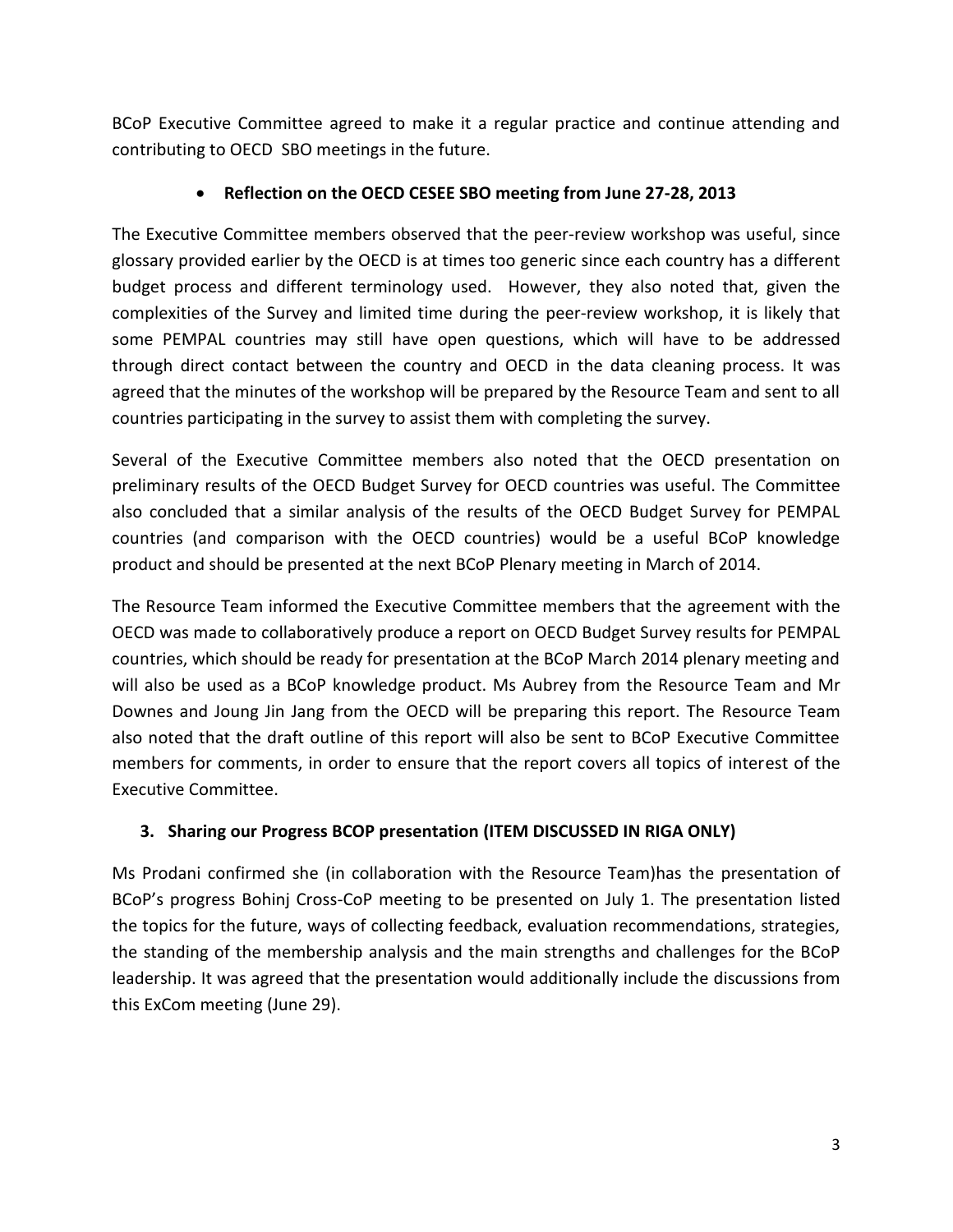### **4. BCOP Action Plan 2014**

Preliminary data on BCoP budget execution for FY2012/2013 was analyzed based on a preliminary table of figures provided by the Secretariat. In order to avoid large differences between budget planned and actuals in the next FY, it was suggested that the Secretariat examines its current procedures for event cost estimates. The Executive Committee also suggested that the Secretariat provides them with frequent updates of estimated budget execution throughout the year, to be monitored at each Executive Committee meeting.

Discussion about the BCoP Action Plan for FY 2013/2014 was a follow up from the discussion during the last Executive Committee meeting at which it was explained that the feedback from all BCoP country members taken at Tirana plenary meeting was taken into account when drafting the updated Action Plan.

Total indicative BCoP budget for the FY13/14 is 510,000 USD out of which 150,000 USD is for the proposed Cross CoP event in the Russian Federation in May 2014.

The two possible 2014 BCoP plenary meeting topics have been identified based on feedback by all members in Tirana - (i) Strategic planning and budgeting and (ii) Program monitoring and evaluation.

The Executive Committee decided that the topic for 2014 BCoP Plenary meeting will be Program monitoring and evaluation (including spending reviews and sanctions).

Mr Ay announced Turkey's willingness to host the next plenary meeting in March 2014. The Executive Committee and the Resource Team thanked Mr Ay and the Ministry of Finance of Turkey for the offer to host the 2014 BCoP plenary meeting. Mr Ay will be in contact with the Resource Team and the Secretariat to inform them about the precise location preference of the host.

In order to have more time to reallocate the BCoP budget more efficiently and to also provide more continuous BCoP events, the Executive Committee noted that BCoP events in FY 2013/2014 should be spread out throughout the year (rather than focusing all events in Spring). It was also suggested and agreed that a meeting should be held before each study visit of all participating countries to identify problems and issues the countries are having to ensure the study visit addresses them.

The Executive Committee also discussed the BCoP 2013/2014 Action Plan for Study Visits and decided to have total of three Type A Study Visits (Spending Reviews in Developed Countries; Program Budgeting at Local Level; and Role of Parliament in Budget Process) and one Type B Study Visit (Inter-governmental transfers). In order to facilitate this increased interest in BCoP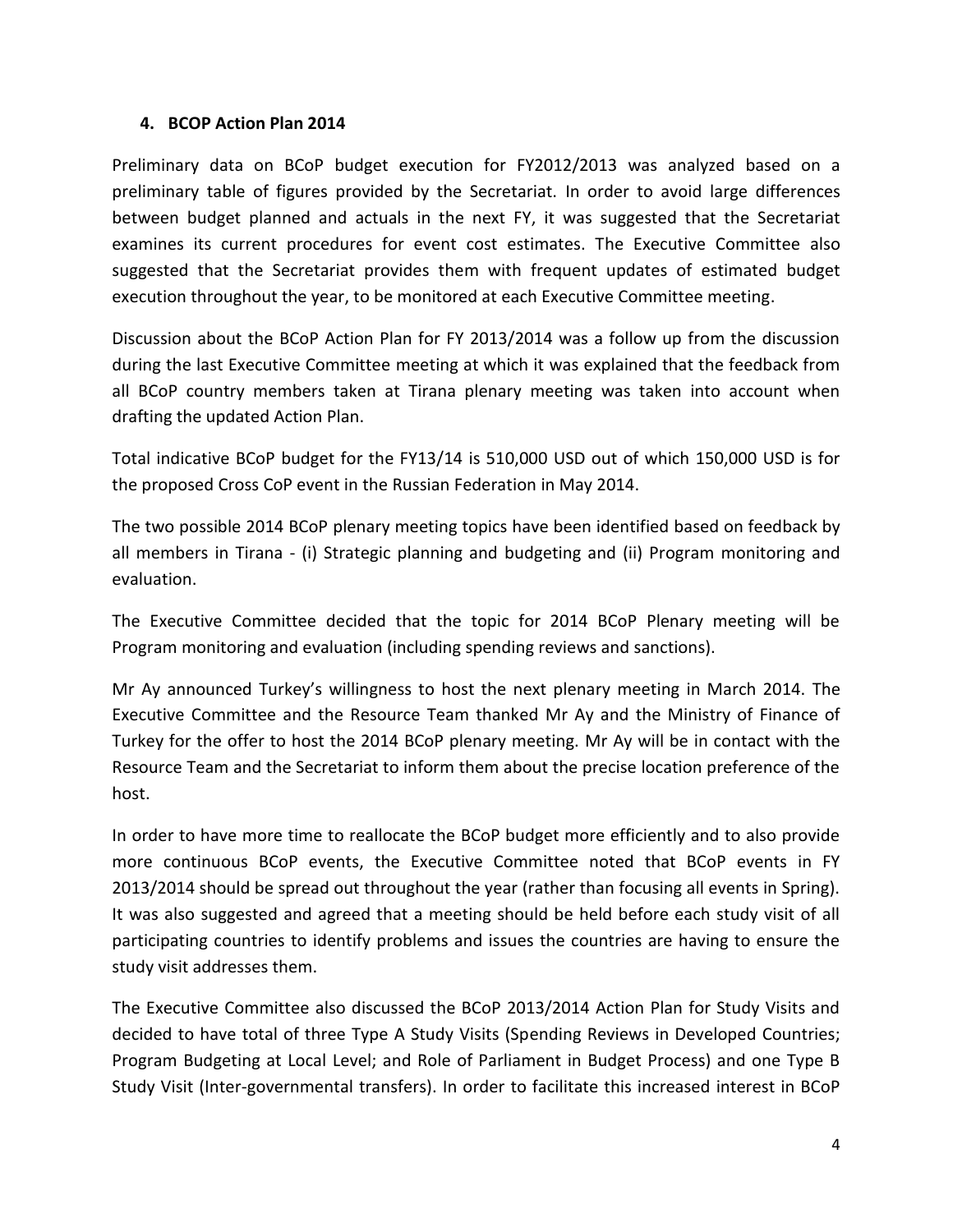events (as evidenced by BCoP country priorities noted in Tirana and as follow-up on successful BCoP Study Visits in FY 2012/2013), the Executive Committee decided to reallocate amounts in draft 2013/2014 BCoP Budget. Total amount for Study Visits will be 120.000 USD, while total amount for Working Groups/Knowledge Products will be 35.000 USD.

Detailed indicative updated BCoP 2013/2014 Action Plan and Budget as per preferences and decisions of the Executive Committee made during their June 29 and July 3 meetings are given below in Annex 1.

It was decided that the Resource Team will take into account noted preferences for events' timing and locations of the Executive Committee members (as outlined in Annex 1); and advise on their feasibility through research into best practices. The Executive Committee will then make final decisions on events based on this information.

Tentatively, Ms Prodani is nominated as the BCoP Executive Committee coordinator for the Study Visit on Spending Reviews, Ms Karacic as the BCoP Executive Committee coordinator for the Study Visit on Program Budgeting at Local Levels and Mr Krityan as the BCoP Executive Committee coordinator for the Study Visit on Role of Parliament in Budget Process (to be confirmed with Mr Krityan). From the logistical point of view, three planned Type A study visits will be split among three resource team member as well (to be assigned at later stage).

The Resource Team will contact Moldova and Ukraine representatives to inform them that the Study Visit on Intergovernmental Transfers is moved to Type B Study Visit and to also suggest possible host countries (based on the research which the Resource Team will undertake).

BCoP will devote some time to collect proposals on locations of study visits, however at the moment Poland is named as a potential location for the study visit on program budgeting at the local level.

The Executive Committee decided that the criteria for country participation for BCoP Study Visits will be based on country priorities expressed in Tirana while the Executive Committee members will be offered a possibility to participate in the cases of remaining open places. In addition, in order to optimize country participation in BCoP events, BCoP Executive Committee may introduce additional rules (e.g. stating that a country cannot participate in more than 2 events per year).

In terms of the working group thematic focus, Ms. Gusarova informed about the World Bank on-going analytical work on managing wage bill expenditures in ECA countries and the Bank's team is happy to share the findings from this analysis through a working group. Members of the Executive Committee supported this theme and agreed to include it into the action plan.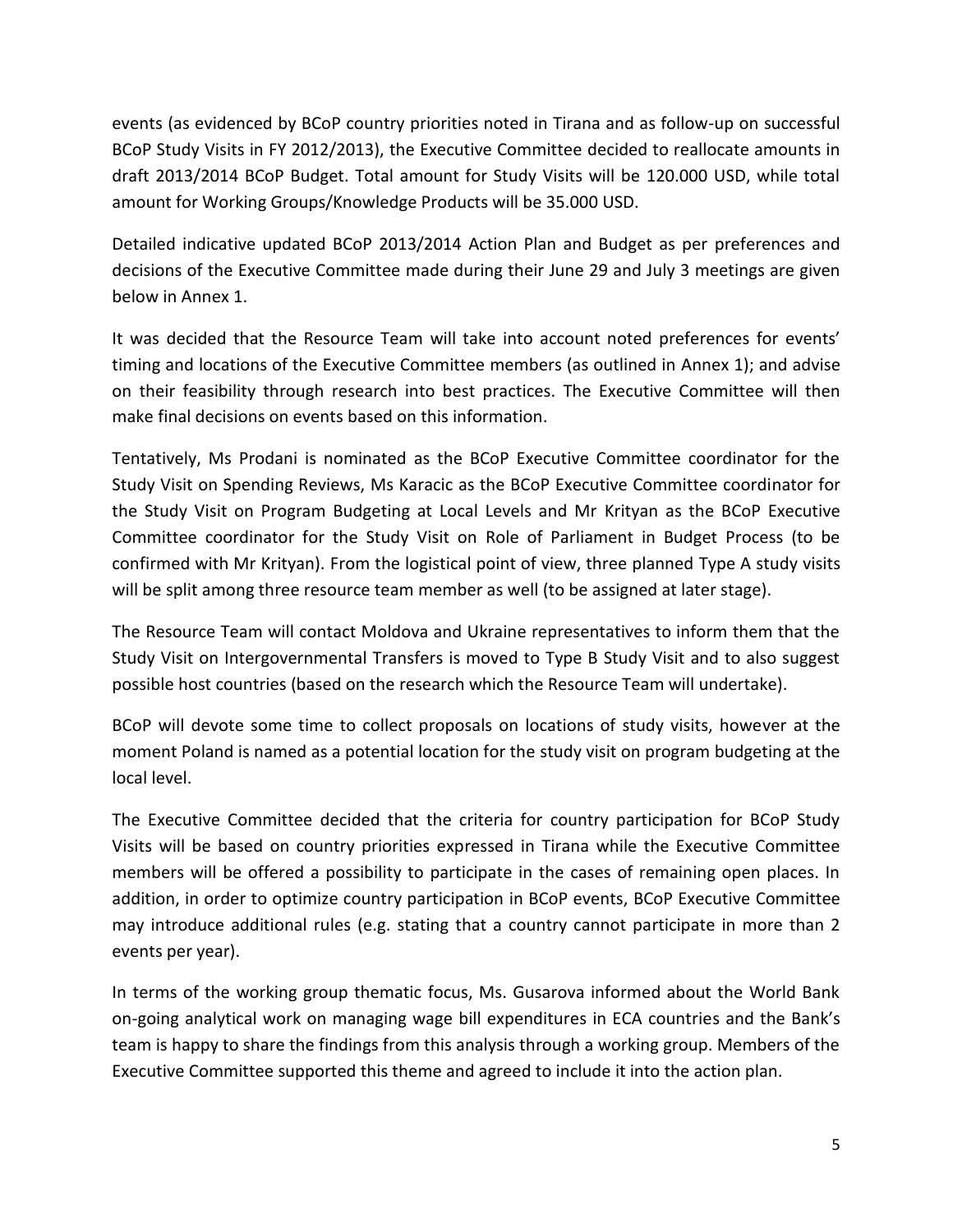The Working Group will meet over video conference and share materials. Possible other types of meetings will be considered at later stage. Ms Gusarova will organize the work of the Working Group on behalf of the Resource Team. The Executive Committee members will also be consulted in the process of preparation of the work.

The Executive Committee decided on various materials which they would like to see as BCoP knowledge products in FY 2013/2014. This includes: annual budgets and explanations (this is to also include specific request from Belarus to provide translation of Austrian budget documentation); budget instructions; and budget methodologies. These materials will be collected and posted for internal use of all BCoP members on Wiki (however, it was decided that the communication in terms of BCoP event preparation will continue via emails rather than via Wiki). In addition, a synopsis of available research by international organizations on fiscal consolidations (restoring public finances) will also be prepared, as well as a regular short summary of the macro-fiscal outlook for ECA region (based on data from the international organizations such as the IMF and the World Bank). Such synopsis and summary overviews would be beneficial in terms of saving resources for translation, being less time-consuming for the readers, and preventing full documents that may not be read overloading the e-library. Ms Čaršimamović Vukotić will prepare synopsis of research on fiscal consolidations and a short summary macro-fiscal outlook for ECA region on behalf of the Resource Team. The Executive Committee members will also be consulted in the process of preparation of these documents.

## **5. The 2014 Cross-CoP meeting preparations – proposed BCoP contribution**

BCoP Executive Committee confirmed that the BCoP suggestion for the 2014 Cross-CoP plenary meeting topic is budget transparency.

BCoP suggestions for the content of the Cross-Cop meeting in Russia included:

- 1. *Presentation of the new upcoming guidelines for transparency standards.* Upcoming IMF Fiscal Transparency Code and Manual and OECD Transparency Guidelines should be presented - BCoP can liaise with the OECD and IMF. Russia can contribute to the IMF Code presentation by showcasing its application of the Code as a pilot country (could be done as a presentation or as a booth)
- 2. *Presentation of the comparative transparency assessment results* (OBI, PEFA, IMF Fiscal ROSC, OECD Budget Survey) from transparency perspective. Invite high ranking countries from PEMPAL (including Russia) by OBI rankings to present their practices in the areas for which they score highest. Invite a country which scores highly globally in OBI rankings to present their procedures (e.g. France)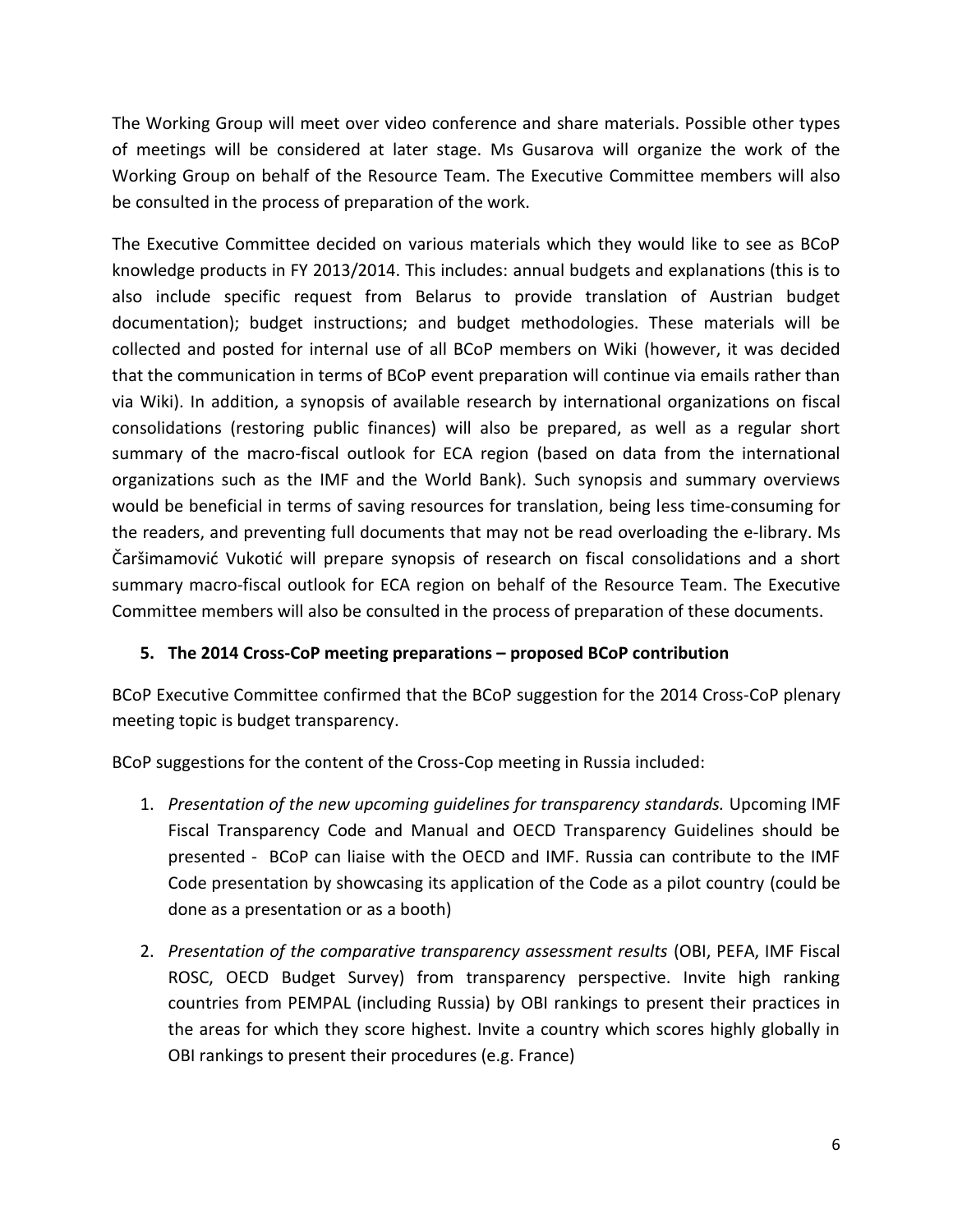- 3. *Citizens Guide to Budget -* a presentation on methodologies/approaches to citizens budgets and country cases.
- 4. *Budget Portals* Innovative ways of how e-technologies can contribute to public awareness of budget and increased public participation in budgeting
- 5. *In terms of showcasing BCoP-specific work, a presentation of the analytical work done by the BCoP and PEMPAL countries progress/country cases can be done.* This can include OECD Budget Practices and Procedures Survey results for PEMPAL countries and comparison to OECD countries (report and/or presentation).

On behalf of BCoP Executive Committee, Ms. Prodani and Ms. Anna Belenchuk or Elena Zyunina (to be confirmed with the representatives from the Russian Federation) are nominated to the 2014 Cross-CoP Plenary Meeting Organizational Committee.

# **6. Review and response to Beverly Trayner's Report on Strengthening BCoP**

Mr Brkić noted that it takes time for a group to become established and to start to deliver results. He found Ms Wenger-Trayner's report very useful and it will add value to the development of the COP and its leadership. Ms Karačić noted that we have to be mindful of the time demands of the budget process so the model of COP development used by IACOP is not suitable for the BCOP. Similarly, Ms Prodani commented that the full COP model is not feasible due to the budget process demands but some of its elements could be implemented such as increased focus on discussion groups. Ms Tarasevich noted that the practical experience of participants was very important and the focus should be on sharing problems and scenarios.

The Executive Committee concluded that Ms Trayner's report was useful to understand the options for BCOP development.

They agreed that the scaled-down model of leadership groups which was used during the BCoP Tirana plenary worked well and they decided to continue using it at future events with roles being assigned before each event (rather than full-blown standing leadership groups covering all members as implemented by IACOP).

Also, the Executive Committee again reiterated its dedication to focusing more on discussion groups, working groups, and sharing country cases in future BCoP events.

## **7. Other business**

Regarding membership in the ExCom, the group discussed the interest and will of the Kyrgyz Republic to become a member of the ExCom. The candidate for this is Ms Nurida Baizakova. This request was accepted after consulting the new operational guidelines (at the Bohinj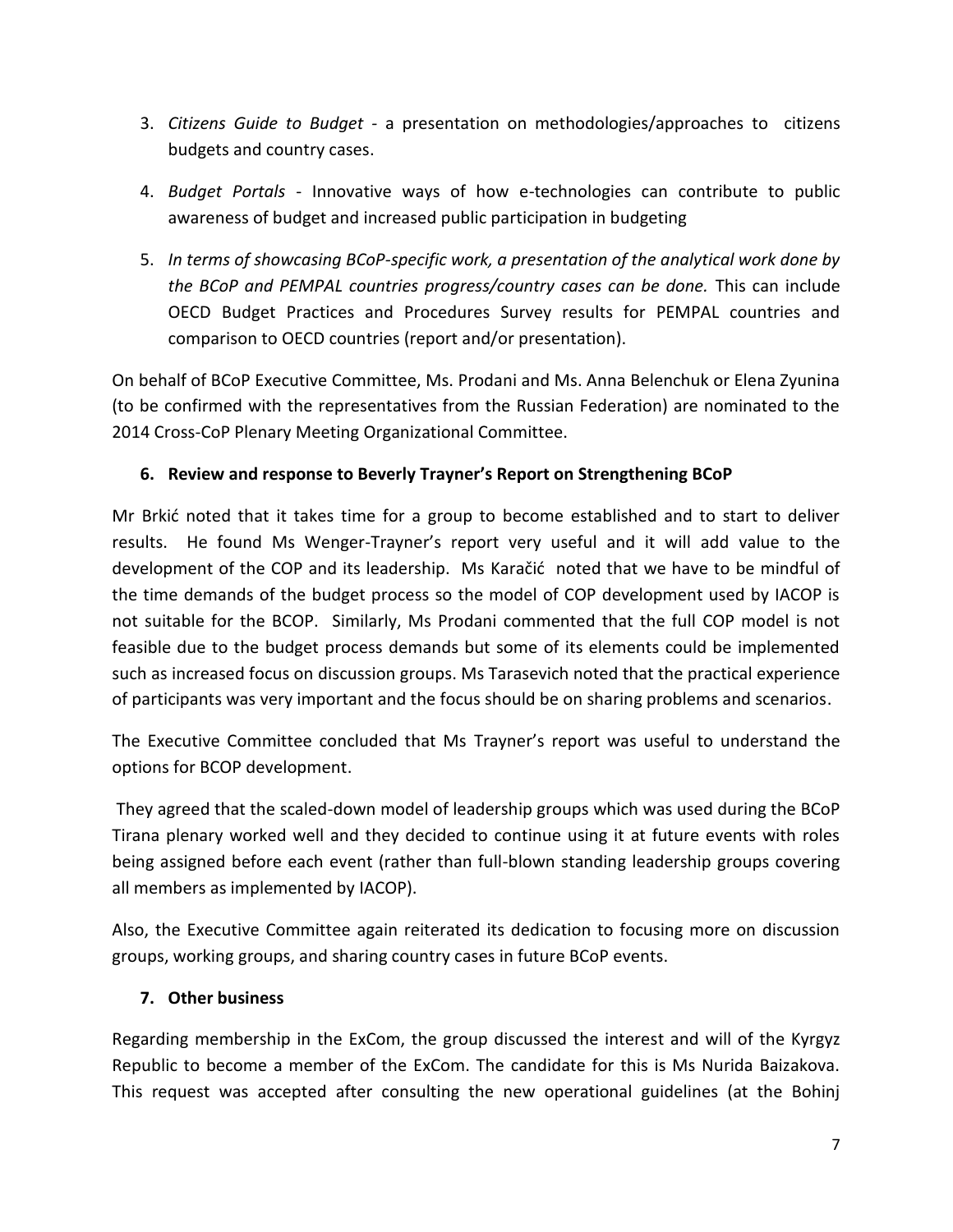meeting). The revised action plan will be sent to the candidate with a positive response to the request for membership.

The issue of associate membership of Afghanistan will be raised in Bohinj at the Steering Committee meeting. The Executive Committee again emphasized that it is important to make sure that in the first place the interest of member countries are met and if empty seats remain, to accommodate external requests on the provision that they are fully funded and that the logistical impact does not negatively impact on members.

The Resource Team has reminded the Executive Committee about the requirement of the Rules of Operations to undertake annual election /confirmation of the Chair and Deputy Chair. It was agreed to the Resource Team will share more detailed information on the options and procedure and the elections / confirmation of appointment will take place in autumn of 2013, at the next ExecCom meeting (date TBC).

Prepared by: BCoP Resource Team and PEM PAL Secretariat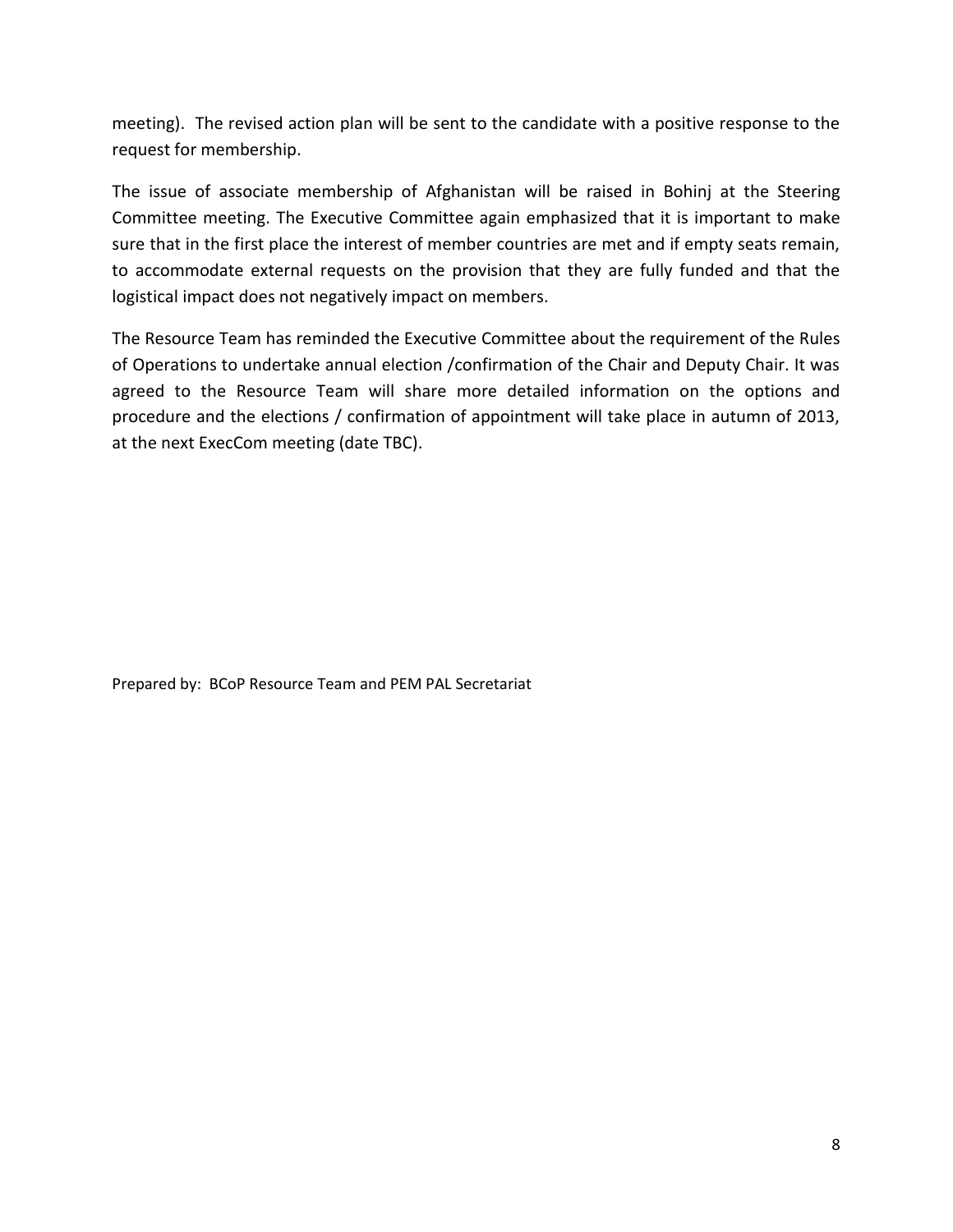#### **ANNEX 1: BCOP activities in the period from July 2013 to June 2014**

l

|                | Plan        |                |                                                  |                 |                  |            |           | Execution    |         |         |             |             |
|----------------|-------------|----------------|--------------------------------------------------|-----------------|------------------|------------|-----------|--------------|---------|---------|-------------|-------------|
| #              | Nat         | Location& time | Objectives                                       | No. of          | Imp              | Indicative | Actual    | Actual       | Locatio | Outputs | No. of      | ER          |
|                | ure         |                |                                                  | atten           | orta             | budgets    | committed | expenses     | n&time  |         | attendees   | USD/<br>EUR |
|                | A           | B              | $\mathcal{C}$                                    | dees<br>d       | nce<br>${\bf e}$ | F          | g         | $\mathbf{h}$ |         |         | $\mathbf k$ |             |
| $\mathbf{1}$   | A           | March 2014,    | <b>BCOP Plenary Meeting -</b>                    | 80              |                  | 160        |           |              |         |         |             |             |
|                |             | Turkey         | Program monitoring and                           |                 |                  |            |           |              |         |         |             |             |
|                |             |                | evaluation (including expenditure                |                 |                  |            |           |              |         |         |             |             |
|                |             |                | reviews and sanctions                            |                 |                  |            |           |              |         |         |             |             |
|                |             |                |                                                  |                 |                  |            |           |              |         |         |             |             |
| $\overline{2}$ | A           | May 2014,      | <b>Cross-COP Plenary Meeting -</b>               | <b>TBA</b>      |                  | 150        |           |              |         |         |             |             |
|                |             | Russia         | <b>Budget transparency</b>                       |                 |                  |            |           |              |         |         |             |             |
|                |             |                |                                                  |                 |                  |            |           |              |         |         |             |             |
| $\overline{3}$ | $\mathsf C$ |                | <b>Study Visits</b>                              | $\overline{15}$ |                  | 120        |           |              |         |         |             |             |
|                |             | E early        | <b>1)Spending Reviews</b>                        |                 |                  |            |           |              |         |         |             |             |
|                |             | November       | Albania, Armenia, Belarus, Bosnia and            |                 |                  |            |           |              |         |         |             |             |
|                |             | 2013, Germany  | Herzegovina, Croatia, Russia, and                |                 |                  |            |           |              |         |         |             |             |
|                |             | (TBC)          | Turkey. Type A.                                  |                 |                  |            |           |              |         |         |             |             |
|                |             |                |                                                  |                 |                  |            |           |              |         |         |             |             |
|                |             |                |                                                  |                 |                  |            |           |              |         |         |             |             |
|                |             | Late           | 2) Program budgeting at local level <sup>1</sup> |                 |                  |            |           |              |         |         |             |             |
|                |             | November/      | Croatia, Serbia, Bulgaria, Moldova,              |                 |                  |            |           |              |         |         |             |             |
|                |             | early          | Russia, Turkey, Ukraine, Kyrgyz R.               |                 |                  |            |           |              |         |         |             |             |
|                |             | December       | Type A.                                          |                 |                  |            |           |              |         |         |             |             |
|                |             | 2013, Poland   |                                                  |                 |                  |            |           |              |         |         |             |             |
|                |             | (TBC)          |                                                  |                 |                  |            |           |              |         |         |             |             |
|                |             |                |                                                  |                 |                  |            |           |              |         |         |             |             |
|                |             | TBC            | 3) intergovernmental transfers and               |                 |                  |            |           |              |         |         |             |             |
|                |             |                | funding formula and management.                  |                 |                  |            |           |              |         |         |             |             |
|                |             |                | Ukraine and Moldova. Type B.                     |                 |                  |            |           |              |         |         |             |             |
|                |             |                |                                                  |                 |                  |            |           |              |         |         |             |             |

Indicative annual budget: 510K including proposed 150K contribution to cross-COP event. **Last revision: July 2013 (during Executive Committee meetings of June 29 and July 3, 2013).** Amounts in 000 USD

 $^1$  At the Bohinj BCOP plenary meeting, the following countries expressed an interest in program budgeting at the local level: Tajikistan, Belarus, Moldova, Azerbaijan, Georgia, Serbia, Macedonia, Montenegro, and Bosnia and Herzegovina.